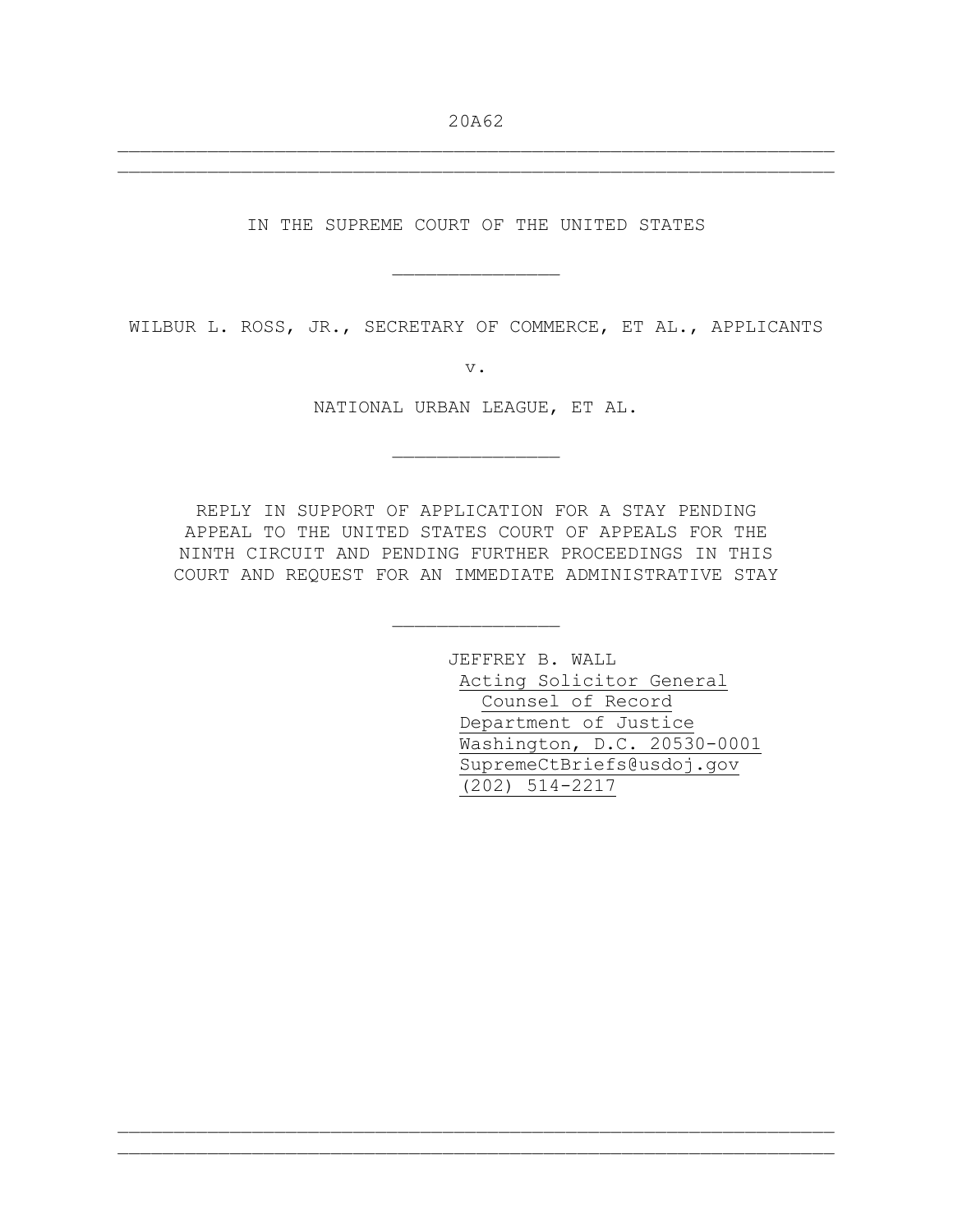## IN THE SUPREME COURT OF THE UNITED STATES

\_\_\_\_\_\_\_\_\_\_\_\_\_\_\_

No. 20A62

WILBUR L. ROSS, JR., SECRETARY OF COMMERCE, ET AL., APPLICANTS

v.

NATIONAL URBAN LEAGUE, ET AL.

\_\_\_\_\_\_\_\_\_\_\_\_\_\_\_

REPLY IN SUPPORT OF APPLICATION FOR A STAY PENDING APPEAL TO THE UNITED STATES COURT OF APPEALS FOR THE NINTH CIRCUIT AND PENDING FURTHER PROCEEDINGS IN THIS COURT AND REQUEST FOR AN IMMEDIATE ADMINISTRATIVE STAY

\_\_\_\_\_\_\_\_\_\_\_\_\_\_\_

Respondents barely defend the lower courts' rationale that it was arbitrary and capricious for the agencies to decline to plan on violating the statutory deadlines for the census. They instead contend –- wholly apart from the merits -– that a stay will not redress the government's harm because it supposedly was and is impossible to meet the December 31 deadline for the Secretary of Commerce's report to the President. But that plainly was not true either when the Replan Schedule was conceived or when the preliminary injunction was entered. Like the courts below, respondents can pretend otherwise only by relying on earlier predictions and willfully blinding themselves to months of evidence about actual census operations. And insofar as the government may now have additional difficulties in meeting the December 31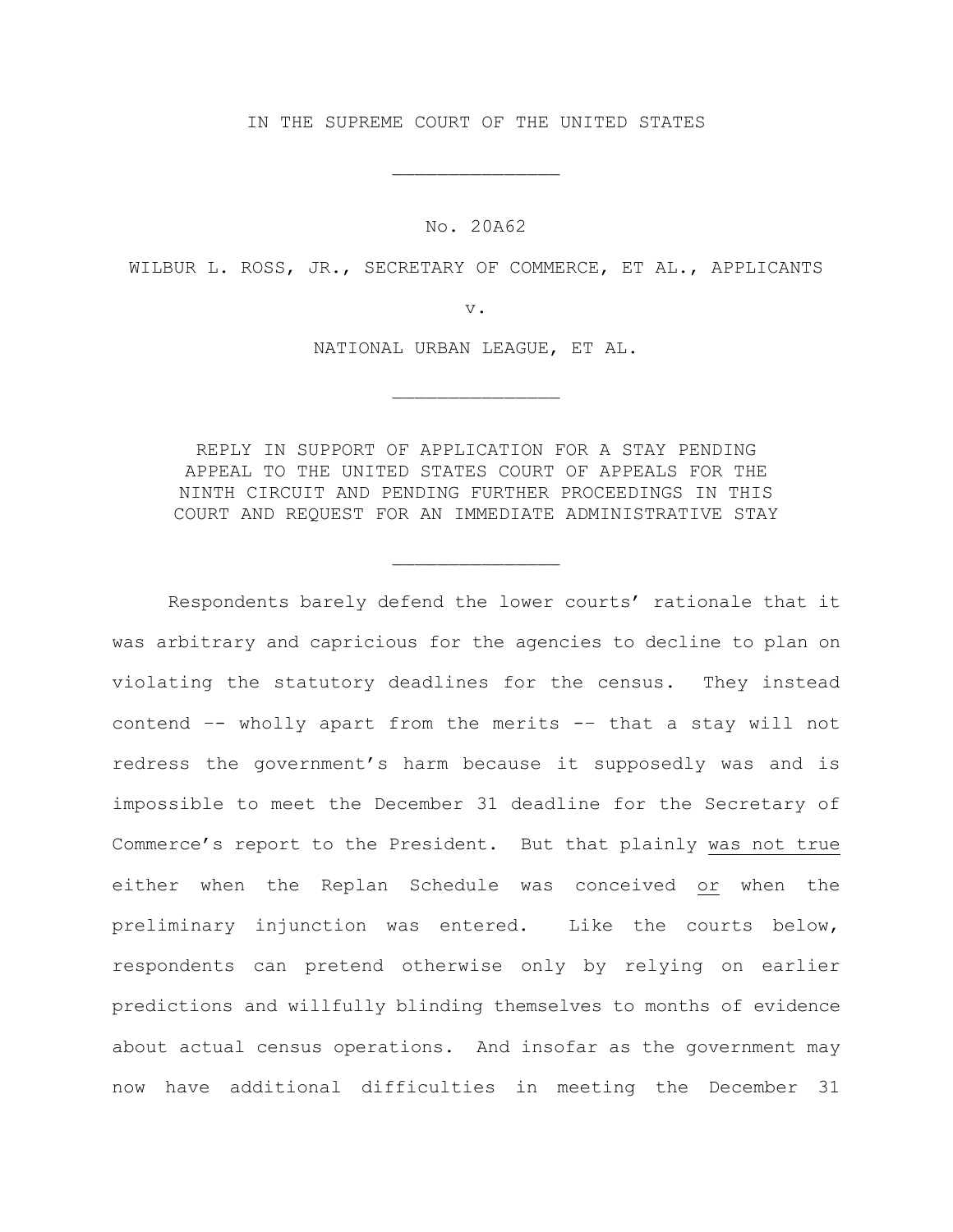statutory deadline, that is only because the extended proceedings in both courts below prevented the government from seeking relief from this Court at an earlier juncture.

Those delays do not mean that respondents may cling to an unwarranted injunction. Every day still matters, for two reasons. First, it may still be possible to meet the December 31 deadline if the agencies immediately shift to post processing and, as before, consider moving some aspects of their analysis that need not be completed by December 31 beyond that date. The census is a dynamic process, and the government should not be prevented from even attempting to meet the December 31 deadline. Second, even if the Bureau proves unable to complete post processing by December 31, being able to get as close as possible to that deadline is necessary to protect the government's ability to meet the statutory framework's subsequent deadlines (including the President's January report to Congress). There is no reason to mandate another 21 days of field operations. The Bureau has already achieved levels of enumeration consistent with other recent censuses. As of October 9, it had achieved an overall rate of 99.9%, with only one State under 99%. See p. 6 & note 1, infra.

The Court should immediately halt the district court's ongoing interference with the census and allow the Bureau's professionals to do their job by concluding a census that is accurate, complete, and delivered as close as possible to the timetable that Congress has prescribed pursuant to its responsibility to "direct" the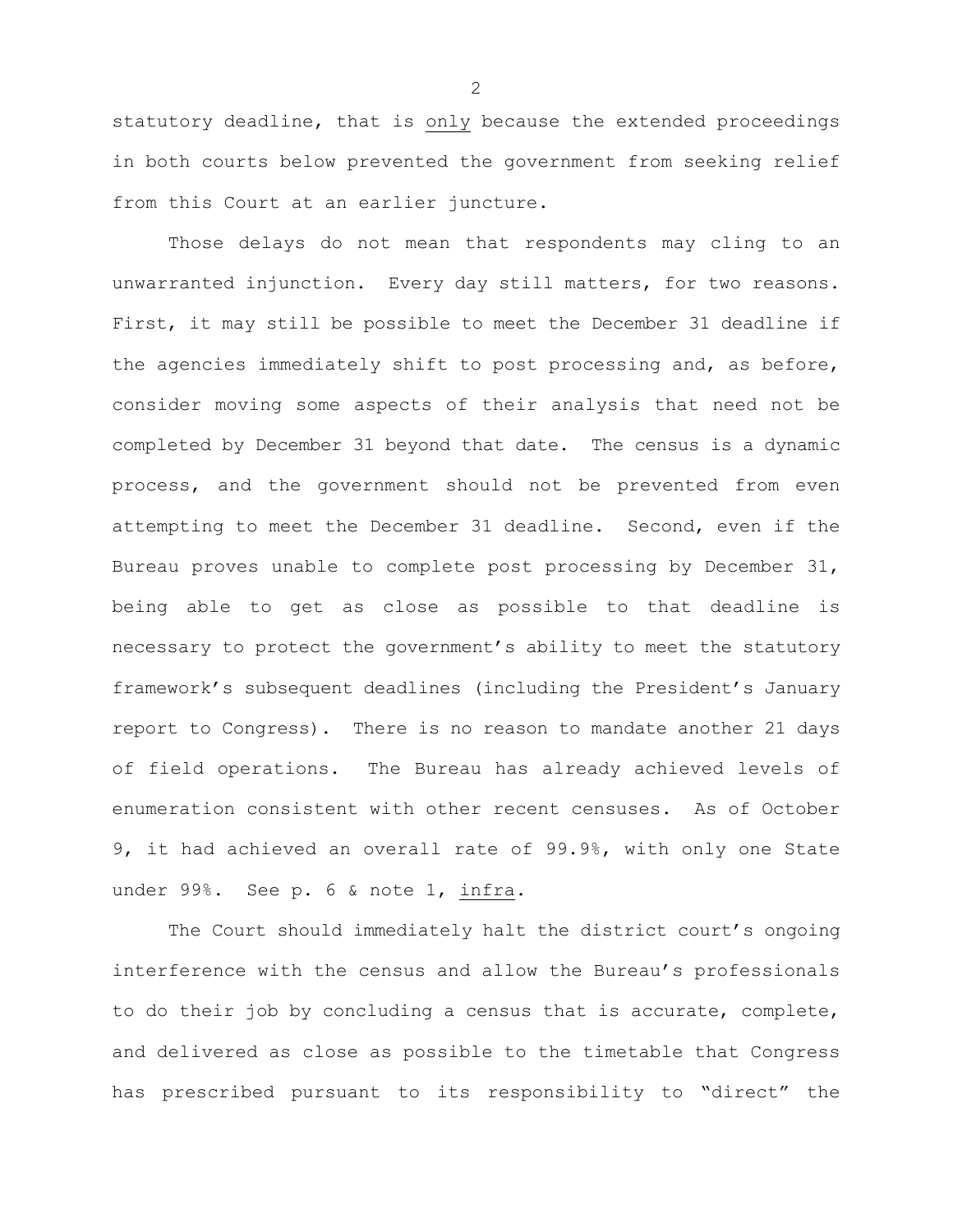"Manner" in which the decennial census will be conducted. U.S. Const. Art. I, § 2, Cl. 3.

## ARGUMENT

1. Respondents understandably bury their merits arguments at the end of their response. The court of appeals acknowledged that the district court likely erred in ordering the government not to comply with the December 31 statutory deadline, and respondents do not challenge that conclusion. Like the courts below, respondents do not seriously contend that the statutory deadline is unconstitutional. Nor could they, when the Constitution provides that the census shall be taken in the manner directed by Congress. Respondents also do not seriously contend that the statutory deadline is not binding on the agency. Nor could they, when it uses mandatory language that is unambiguous and unconditional. And critically, respondents, like the courts below, still have identified no way besides the Replan Schedule to meet the statutory deadline yet be more accurate.

Despite all that, respondents double down on the holding of the courts below that the Secretary was legally required to plan on breaching the statutory deadline, based on nothing more than hope that such a breach might later be avoided or excused by Congress. This Court is highly likely to reverse the lower courts' unprecedented finding that the Secretary acted arbitrarily and capriciously by failing to consider acting contrary to law.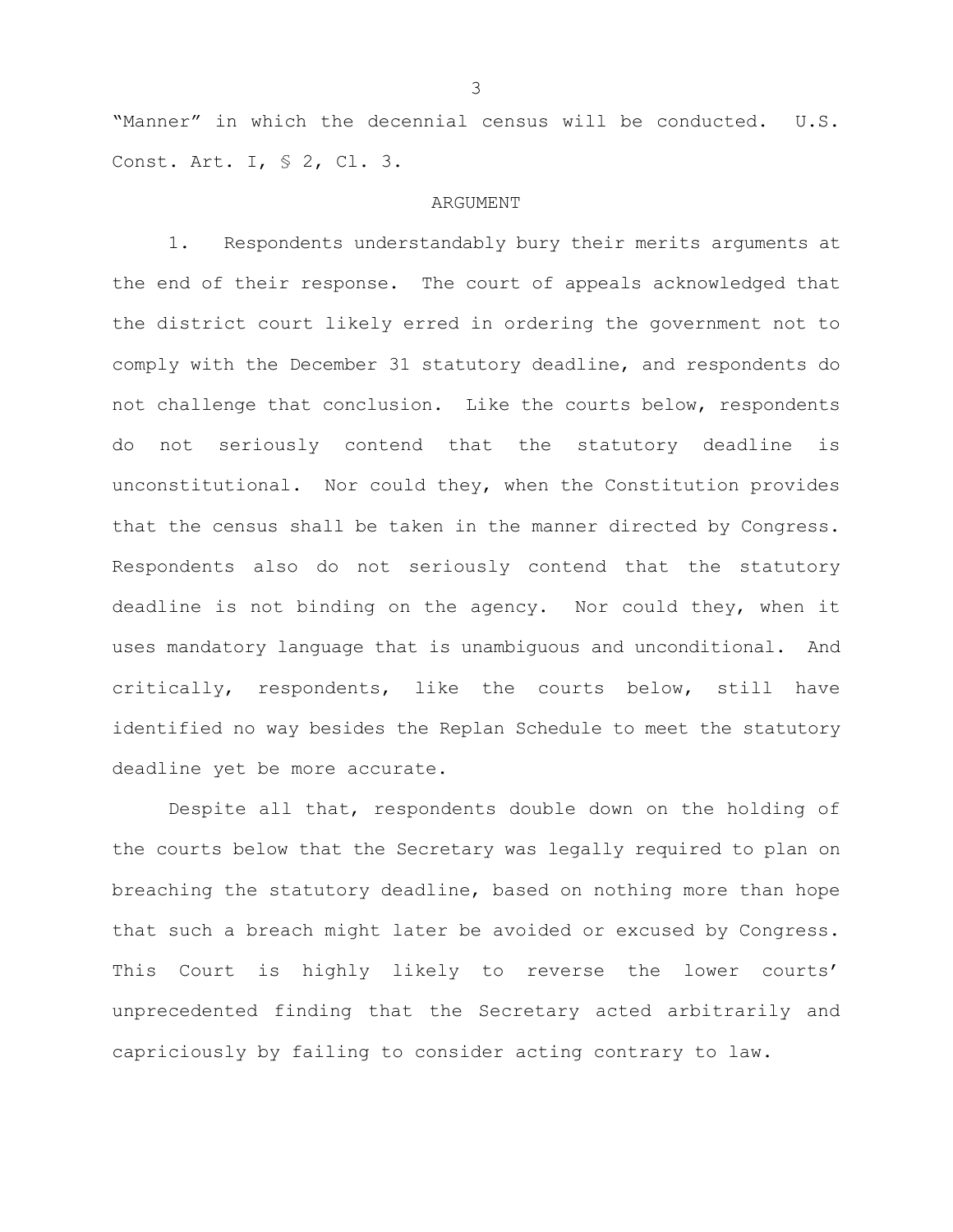a. In ordering the Bureau to violate the December 31 statutory deadline to report the "total population by State[]" to the President, 13 U.S.C. 141(b), the district court relied solely on the APA, which permits a court to set aside agency action that is "not in accordance with law" or "arbitrary" and "capricious," 5 U.S.C. 706. But seeking to comply with a valid statutory requirement is the exact opposite of acting "not in accordance with law," and is certainly not "arbitrary" and "capricious." The district court recognized that the statutory deadline "bind[s]" the agency, Stay Appl. App. 68a, and the court of appeals therefore stayed that portion of the district court's injunction -- but then inexplicably left standing the portion of the injunction that extends field operations, when the only basis for the injunction was the Bureau's failure to consider ignoring the deadline. As the court of appeals recognized and respondents do not contest, the partial stay will have the same effect as the full injunction "as a practical matter," because extending field operations will make it impossible to comply with the deadline. Id. at 173a.

Neither respondents nor the courts below have identified any case in which a court has invoked its APA powers to order an agency to miss an unambiguous statutory deadline, or faulted an agency for failing to consider alternatives that would miss such a deadline. Nor have they identified a case where the reason for breaching a clear and express statutory requirement is an implicit duty (here, to achieve an "accura[te]" census under a standard that, by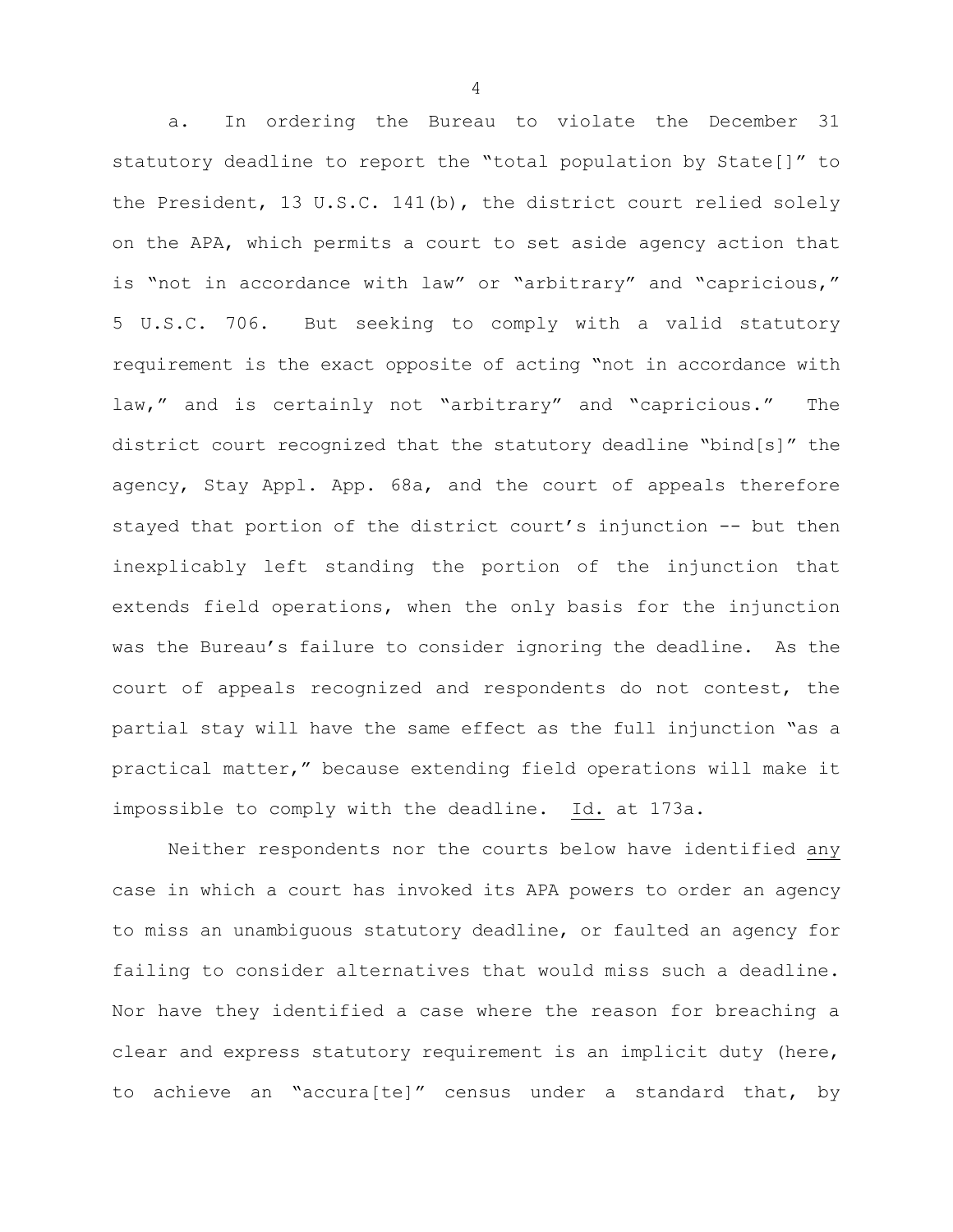respondents' own admission, "[t]he district court never adopted or applied," Opp. 38). That agencies have missed deadlines in the past, see Opp. 40, in no way suggests that a court may order the government to violate an otherwise valid statutory deadline.

Respondents' reliance (Opp. 39-40) on Department of Homeland Security v. Regents, 140 S. Ct. 1891 (2020), is misplaced. Regents did not suggest that the Acting Secretary of Homeland Security would have acted arbitrary and capriciously had she declined to consider disregarding an express statutory command. Rather, it found that, to the extent that the agency questioned the lawfulness of only one aspect of DACA (the associated benefits), it was required to consider the option of retaining a different portion of DACA (forbearance from removal), the legality of which was not at issue. Id. at 1910-1915. That reasoning in no way supports the conclusion that the APA requires an agency to consider violating a statutory directive that is concededly binding and lawful.

b. Respondents assert (Opp. 41-44) that there is nothing in the administrative record to support the conclusion that the Replan Schedule was designed to achieve an accurate census. That assertion is belied by the factual record. The government has consistently considered accuracy and worked to achieve an accurate census, including when it adopted the Replan Schedule. Indeed, the Replan Schedule was designed to "improve the speed of [the Bureau's] count without sacrificing completeness," and, when the Bureau announced the schedule, it committed to reach response rates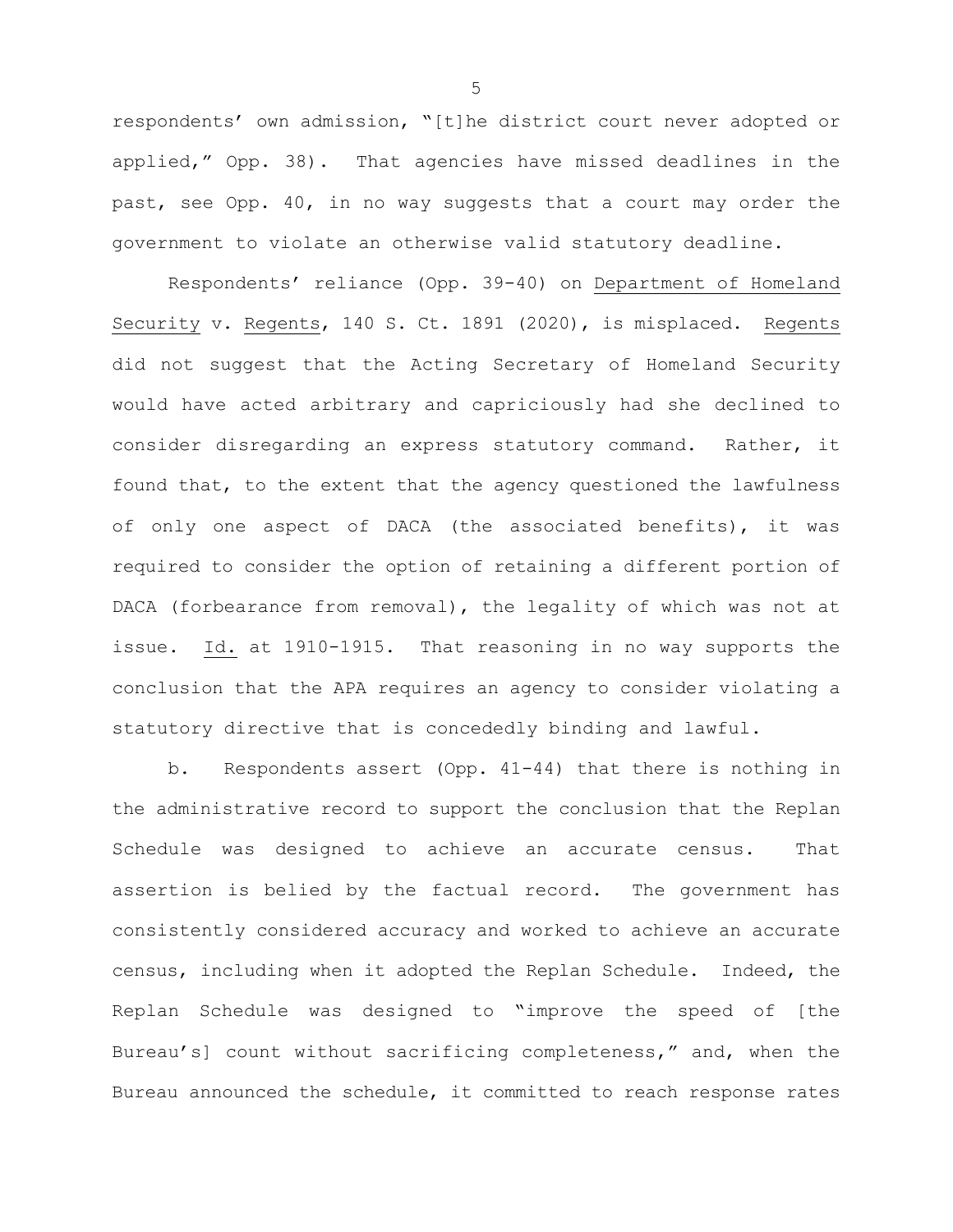comparable to those of other recent censuses. Stay Appl. App. 117a-118a.

The claim that the government failed to take accuracy into account is based on a cramped understanding of the factual record. As the government has explained (Stay Appl. 34-35), the district court largely declined to consider declarations submitted after August 3. But that incorrectly ignores substantial evidence regarding the development of the Replan and its actual implementation -- including the fact that the Bureau has actually achieved enumeration rates on par with recent censuses. As of October 9, the Bureau had enumerated 99.9% of all households, and over 99% of households in 49 States -- and the only State under 99% is Louisiana, which is at 98.2% and has supported the government in the district court and the court of appeals.<sup>1</sup> These rates compare favorably with those in recent censuses. The 2010 census had an overall enumeration rate of 99.6%, and the 2000 census had an overall rate of 99.45%. D. Ct. Doc. 323-1, at 4 (Oct. 8, 2020). And in 2000, only 45 States reached a 99% enumeration rate. Ibid.

Respondents have purportedly "significant" but undefined "questions" about these numbers, Opp. 31, and offer unsubstantiated and speculative criticisms of the Bureau's method of conducting the census, see, e.g., Opp. 31, 42 n.11. But as the government has

 $\overline{a}$ 

<sup>1</sup> U.S. Census Bureau, U.S. Dep't of Commerce, 2020 Census Housing Unit Enumeration Progress by State (Oct. 10, 2020), https://2020census.gov/content/dam/2020census/news/daily-nrfurates/nrfu-rates-report-10-10.pdf.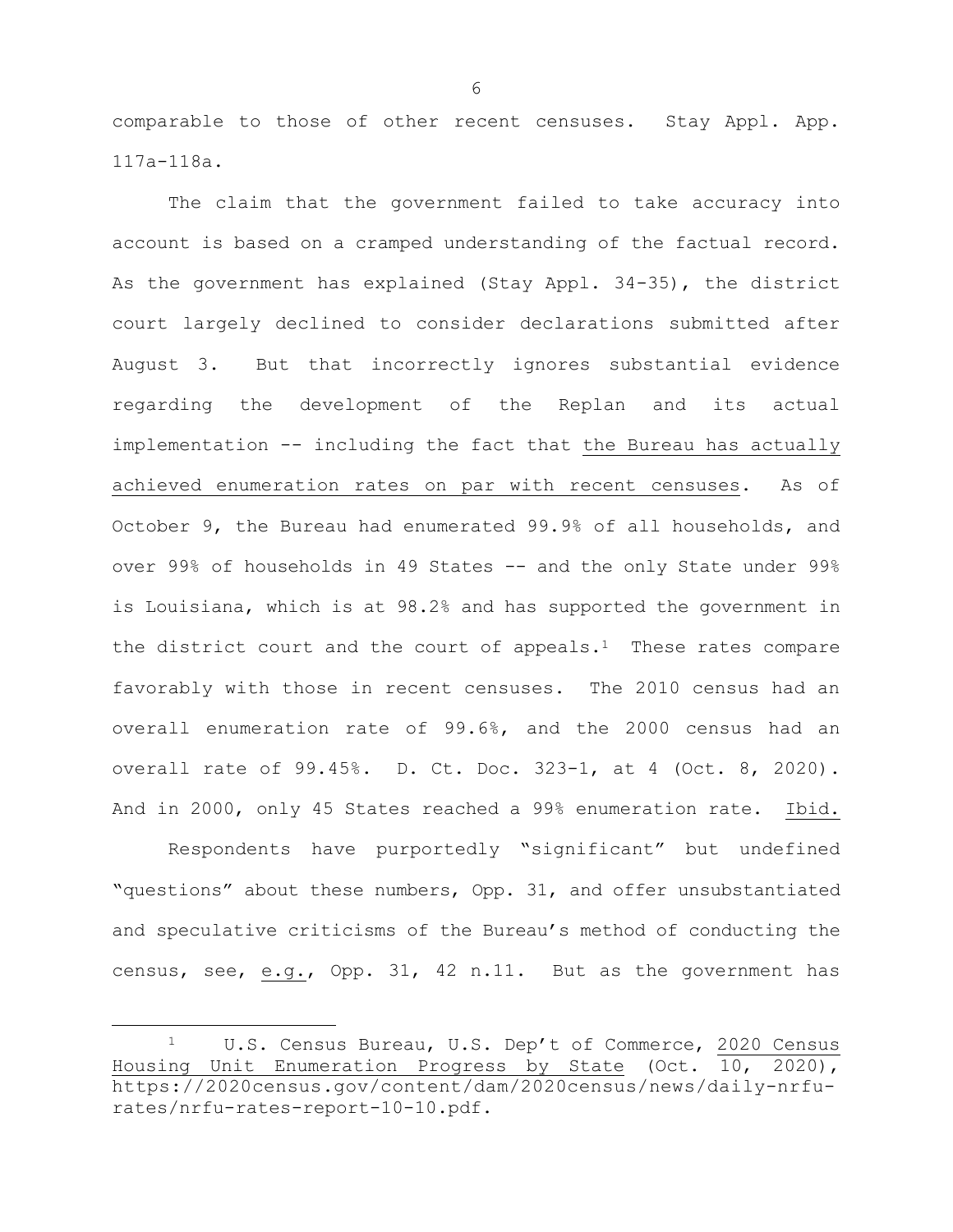explained (Stay Appl. 7 n.3), changes from previous enumeration procedures have been minor and do not, as respondents assert, "adversely impact accuracy," Opp. 31. To the contrary, as Associate Director Fontenot recently explained, "the Census Bureau is watching quality indicators closely" and "has no indication at this point that the data it has collected in the [Non-Response Followup] operation is of inferior quality to prior censuses." D. Ct. Doc. 323-1, at 5. In light of "the wide discretion bestowed \* \* \* by Congress upon the Secretary." Wisconsin v. City of New York, 517 U.S. 1, 23 (1996), respondents are not entitled to continually challenge ongoing decisions made during the census, and the judiciary is not equipped to micromanage day-to-day operational metrics and decisions related to the census.<sup>2</sup>

Even if there were some undefined standard of census accuracy that were subject to minimal judicial review, this Court has never required perfection or even a minimum level of adequacy -- let alone indicated when concerns about accuracy should compel the

 $\overline{a}$ 

<sup>2</sup> Indeed, respondents' assertion that their challenge "does not require hands-on management by the district court," Opp. 36, is completely counter to the ongoing proceedings. Since issuing the preliminary injunction, the district court has repeatedly ordered the Bureau to respond to emails regarding minute details of census operations sent by enumerators (who are not parties to or otherwise involved in the litigation below) to the court's email address. As of October 9, the Bureau estimated that it had spent over 128 staff hours responding to these inquiries from the court, which "has impaired [the] ability" of senior Bureau leadership "to monitor key operations such as  $* * *$  data quality programs and efforts to ensure fiscal and administrative compliance." D. Ct. Doc. 326-1, at 4-5 (Oct. 9, 2020).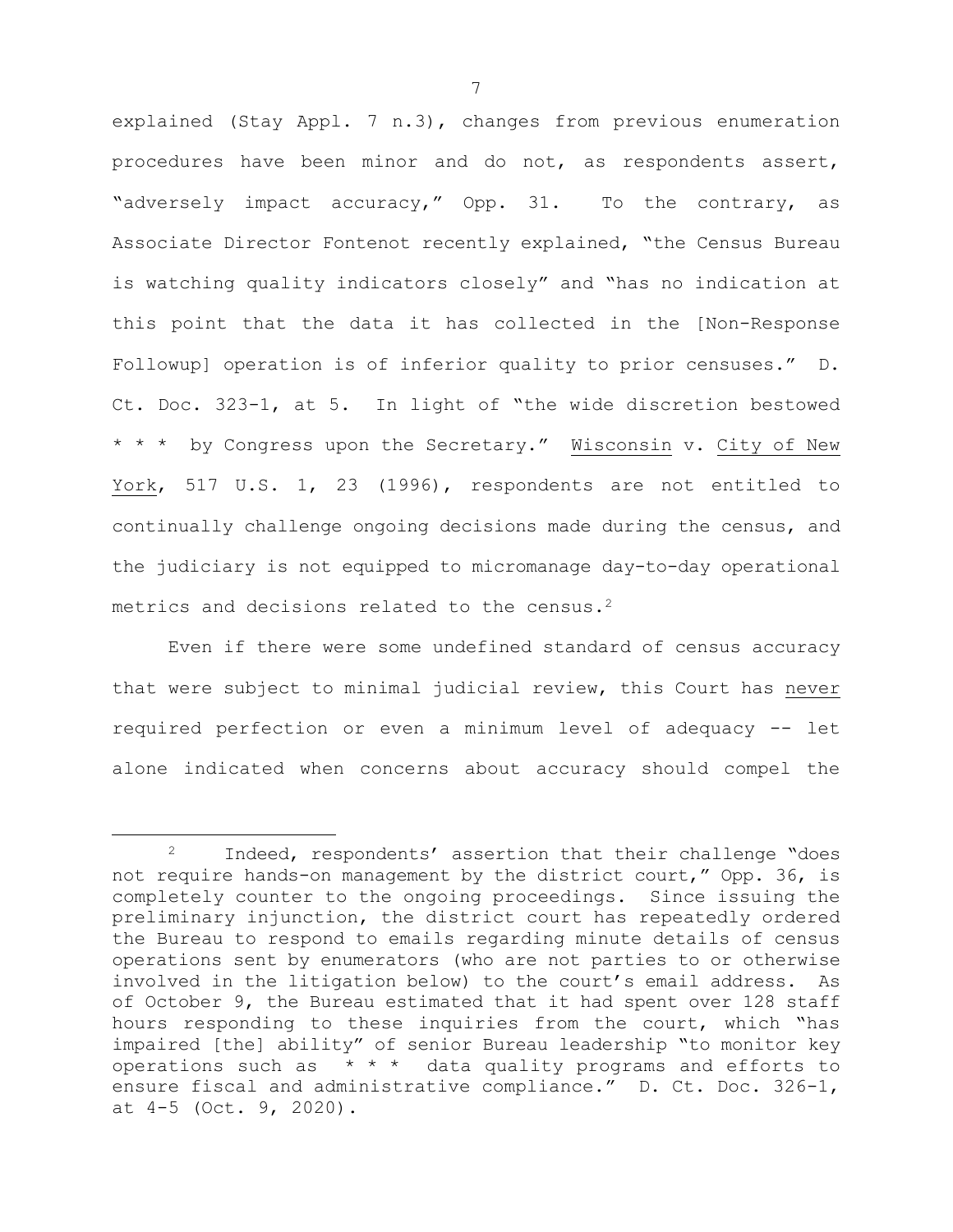Bureau to consider violating the Census Act's statutory deadlines. See Stay Appl. App. 143a (Bumatay, J., dissenting) ("By requiring the Bureau to prioritize an elusive standard of accuracy over and above the interest in completing the census in a timely manner, as prescribed by Congress, the court substitutes its own policy determination for those set by Congress and delegated to the Secretary."); see also Stay Appl. 31-32. In any event, the extent of enumerations for the 2020 census is more than adequate to permit field operations to conclude immediately without unduly affecting accuracy.

c. Indeed, respondents' focus on internal census procedures and metrics simply underscores the district court's error in finding that the Replan Schedule was discrete, final agency action reviewable under the APA. See Stay Appl. 32-35. Respondents fail to explain why the announcement of a timeline -- without a finalized plan -- constituted final agency action. And they never explain why announcing a schedule and summarizing a shift in the course of the census transforms a dynamic, ever-changing process into the final "'consummation' of the agency's decisionmaking process." Bennett v. Spear, 520 U.S. 154, 178 (1997) (citation omitted); see Stay Appl. 34. Contrary to respondents' assertion (Opp. 36), the Bureau's internal deadlines have always been dynamic in nature.<sup>3</sup> That fact underscores both the absence of final and

 $\overline{a}$ 

<sup>3</sup> Similarly, contrary to respondents' argument (Opp. 28- 29), it is not a given that, absent the district court's injunction, field operations would have ceased on September 30. It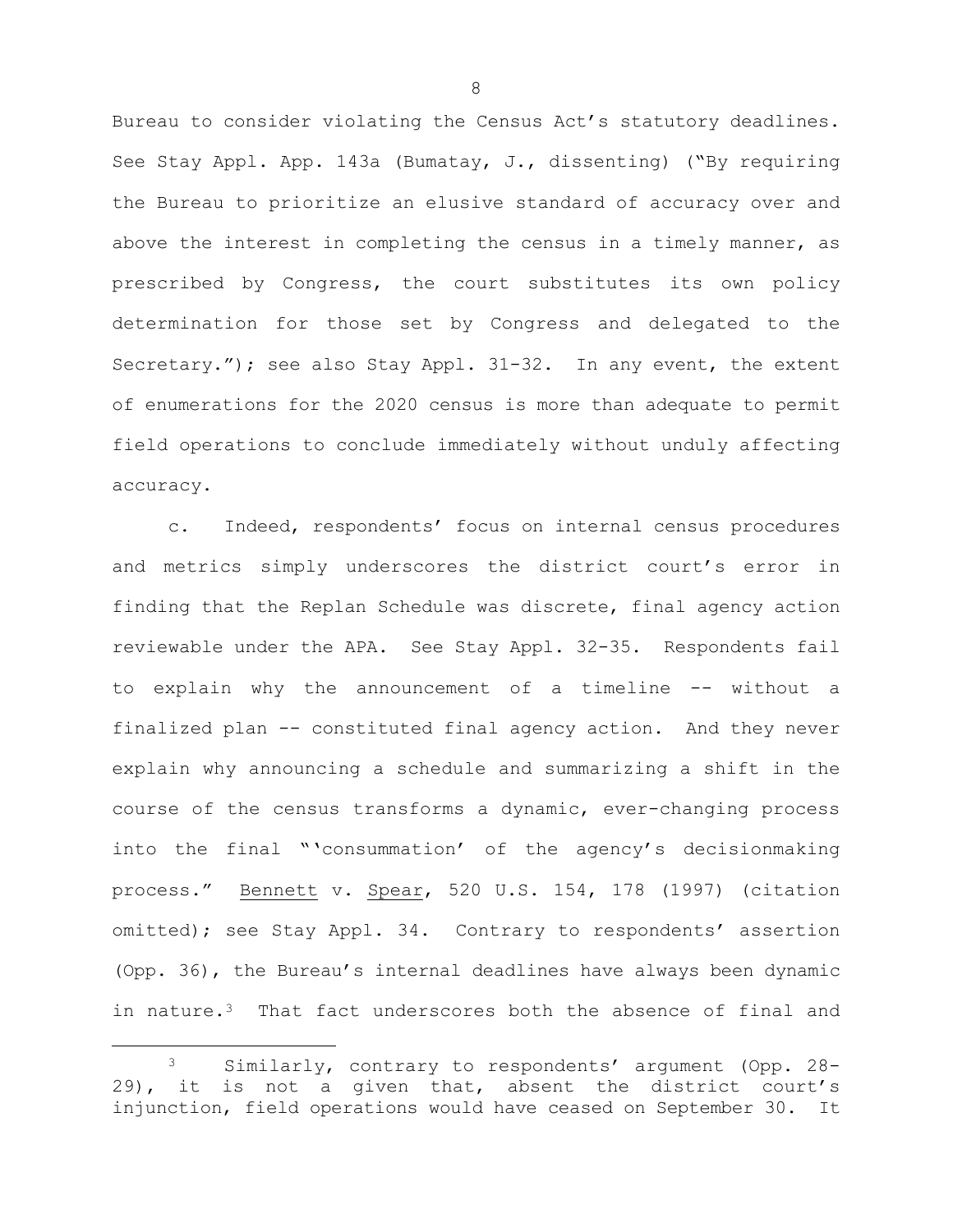discrete agency action and the need for the federal courts to permit the Bureau to continue making last-minute adjustments needed to maximize its ability to achieve an accurate and timely enumeration.

2. The balance of the equities tilts strongly in favor of a stay because the government and the public will suffer direct, irreparable injury absent an immediate stay, and there is no corresponding risk of injury to respondents given the status of the census. Cf. Nken v. Holder, 556 U.S. 418, 434-435 (2009).

a. Respondents primarily argue that the government has not shown irreparable harm because it is unlikely to meet the December 31 deadline in any event. Their argument essentially boils down to the assertion that because the courts below took weeks to rule on the preliminary injunction and the government's stay application, this Court is powerless to act and respondents are entitled to retain the benefit of an unjustified preliminary injunction. That is not what equity requires, particularly where the government has exceptionally strong merits arguments, see Klutznick v. Carey, 449 U.S. 1068 (1980), and where the decision below ensures that the government will be unable to "effectuat[e]" valid statutory deadlines, Maryland v. King, 567 U.S. 1301 (2012) (Roberts, C.J., in chambers) (citation omitted). Respondents' attempt (Opp. 27) to

 $\overline{a}$ 

was always possible to extend field data collection if necessary to improve response rates, as the Secretary did on September 28. Cf. Opp. 30 (quoting potential for "extended" field operations under the COVID Schedule if completion rates were not "acceptable") (citation omitted).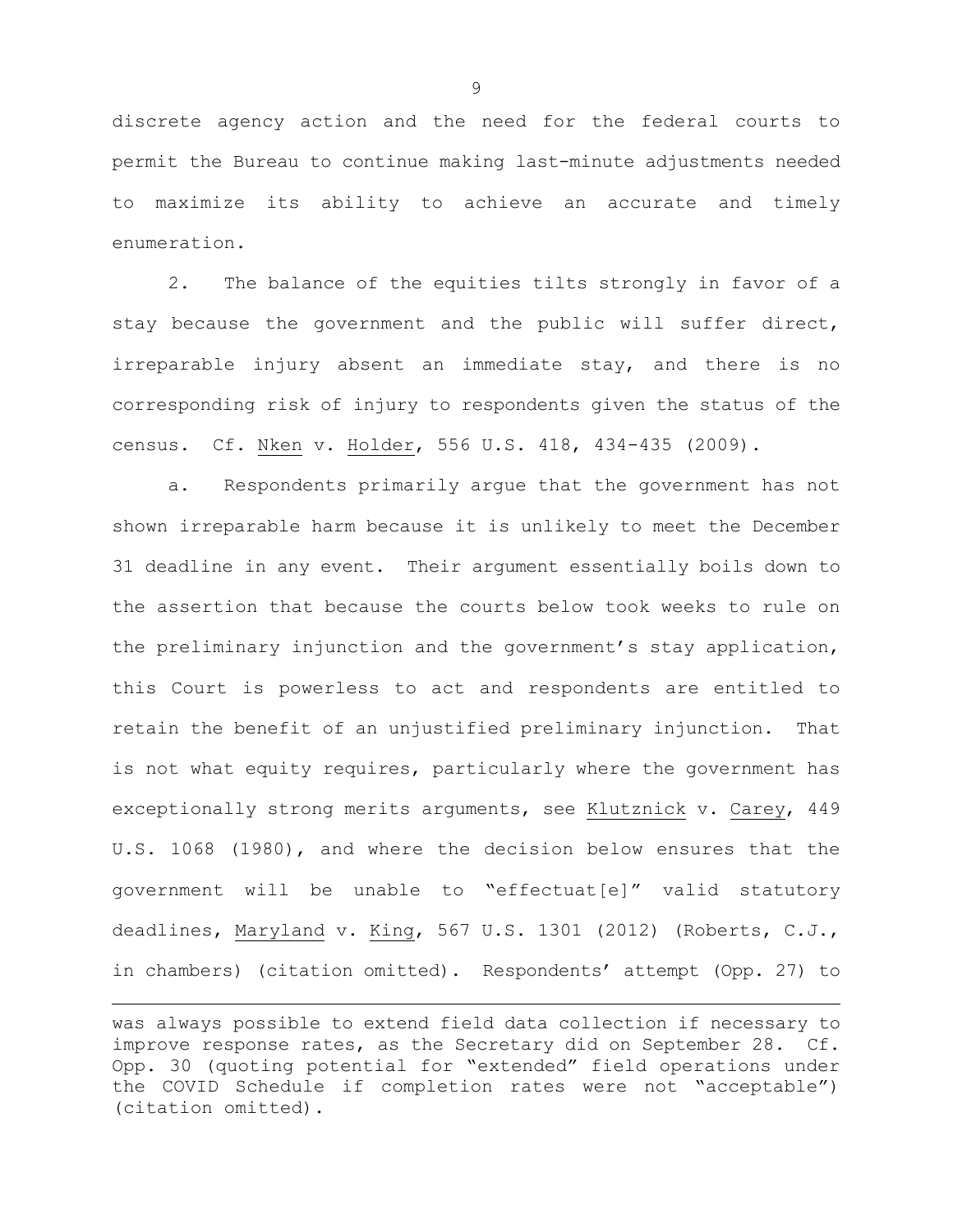blame the government for "[a]ny delay" on the way to this Court flies in the face of the record, see Stay Appl. 14-15, 39, and ignores the twelve days it took the court of appeals to rule on the government's stay application (including a week after one panel had already issued reasoned opinions about the merits of the legal arguments and the stay factors).

Despite the various outdated and often out-of-context statements that respondents repeatedly invoke, the government has explained how it was able to perform field operations in less time and to shift its target dates for concluding post processing, such that an October 5 date for concluding field operations would still allow for the submission of an accurate report to the President by December 31. The Bureau adopted efficiencies and schedule modifications to allow the steps necessary to ensure data integrity to be completed in time for the Secretary to submit his report by December 31, including by postponing certain steps necessary to fully implement the Presidential Memorandum until after December 31. See Stay Appl. 6-7 & n.2, 18-19. With every additional passing day, meeting the December 31 deadline becomes increasingly difficult, but not necessarily impossible. The conduct of the census is an ongoing and dynamic process, and the Bureau may be able to achieve efficiencies in post processing as it conducts that stage of the census -- just as it did during field data collection. See Stay Appl. App. 109a-110a. On the other hand, leaving the preliminary injunction in place would ensure that the government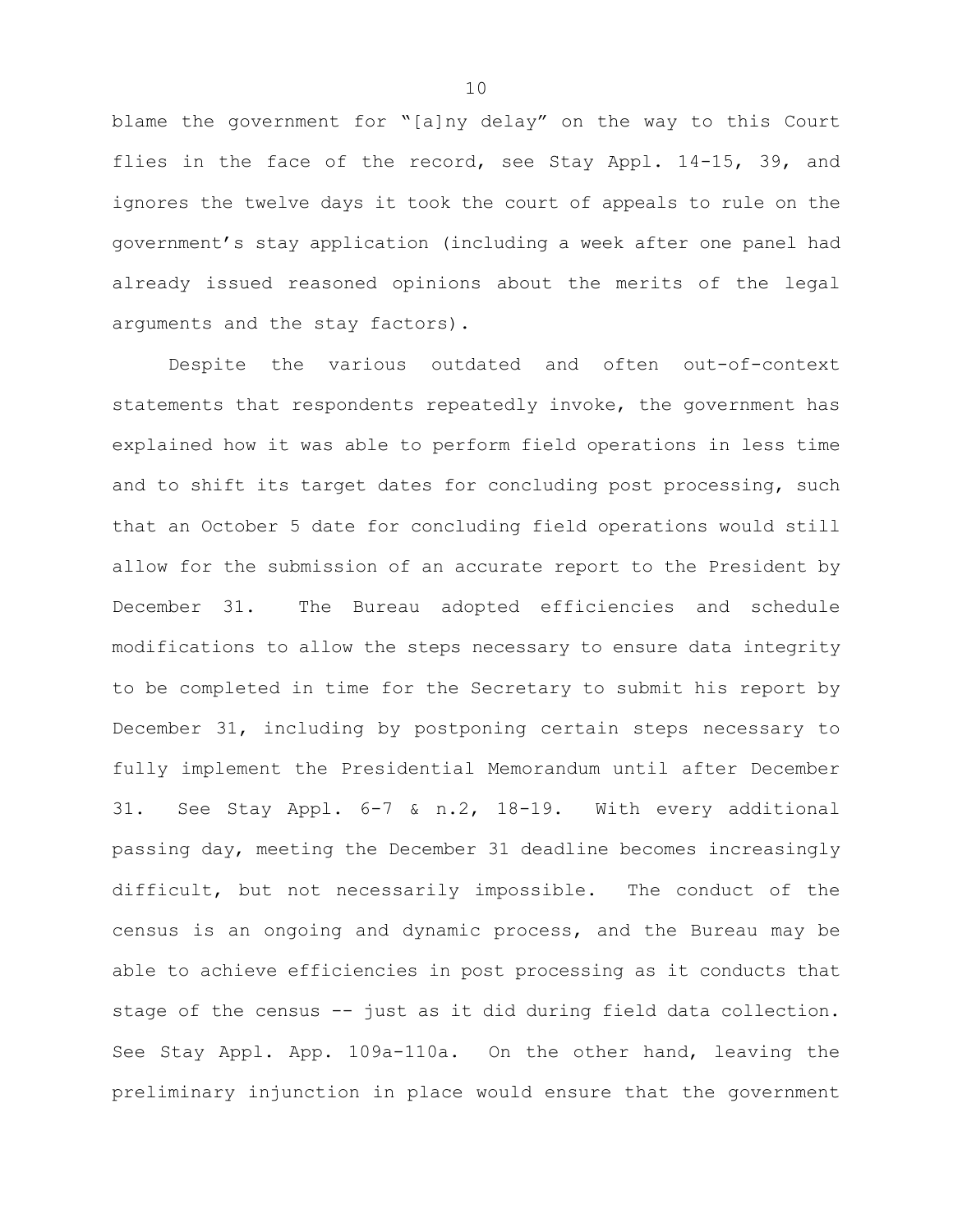can neither meet nor even get close to the December 31 deadline. While respondents assert that "[t]he court of appeals' decision stayed the only portion of the district court's order that even arguably precluded them from meeting [the December 31] deadline," Opp. 25, they do not contest that requiring the government to comply with the court's October 31 deadline is the practical equivalent of ordering the government to violate the December 31 deadline, see Stay Appl. 21-22.

Even if the Bureau proves unable to complete post processing by December 31 due to belated relief from the injunction, finalizing post processing as close as possible to that deadline will still be necessary to preserve the government's ability to comply with the statutory framework's subsequent deadlines. Every passing day imposes more harm to the President's ability to meet his January statutory deadline for reporting the apportionment, and to the ability to meet contingent redistricting deadlines. Respondents do not meaningfully grapple (Opp. 26 n.4) with the effects that the district court's order would have on States' apportionment and redistricting; Louisiana and Mississippi have identified 24 state deadlines that the injunction puts at risk. Stay Appl. 23. Indeed, in a number of States, "the delays would mean deadlines that are established in state constitutions or statutes will be impossible to meet." D. Ct. Doc. 204-7, at 3-4 (Sept. 23, 2020) (emphasis added). Needless to say, any difficulties that the government might have in meeting the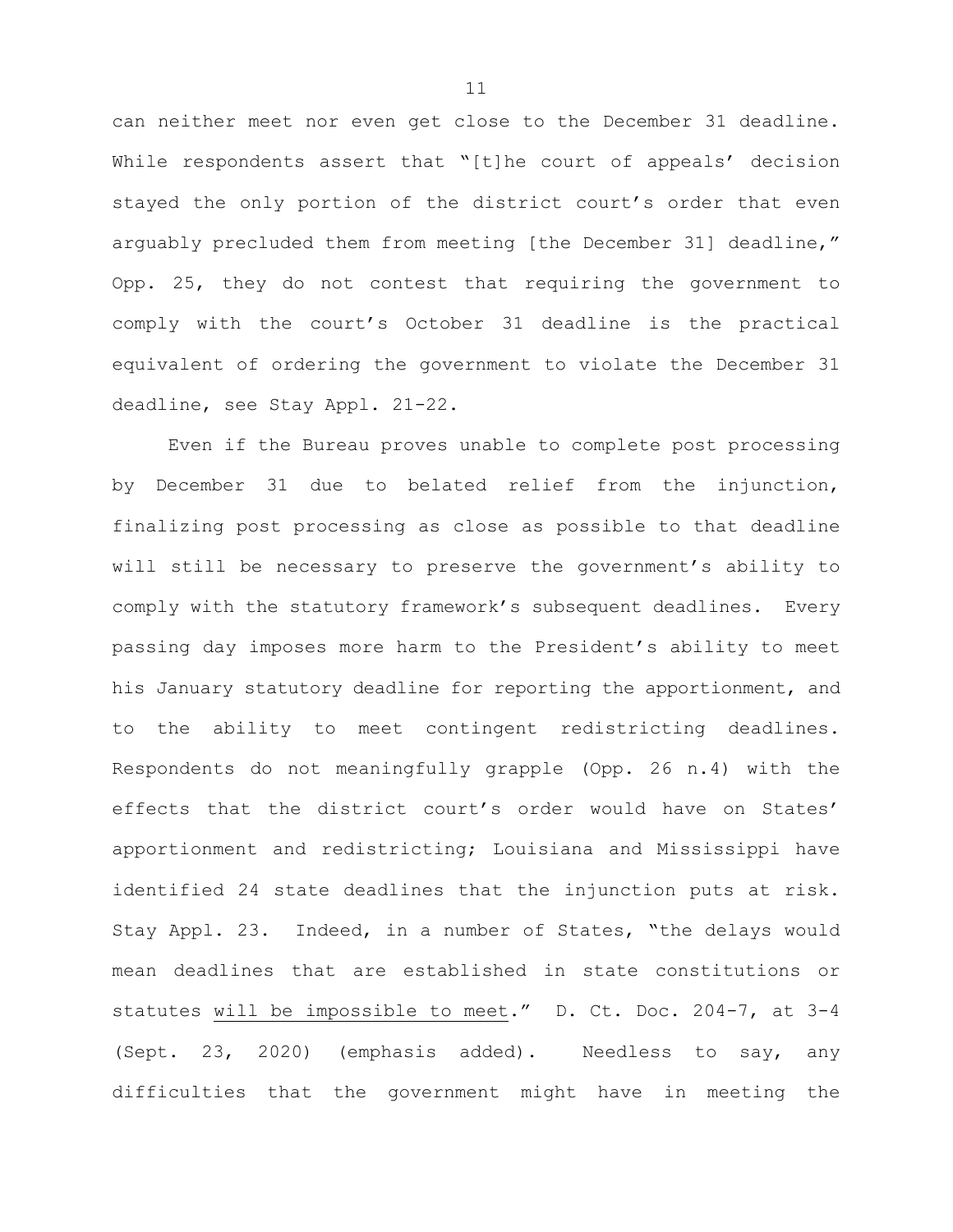redistricting deadline, see Opp. 25-26, would be seriously compounded by permitting the injunction to stand and requiring the government to further delay its ability to produce redistricting data -- without any valid legal justification.

Respondents also assert (Opp. 21) that there can be no harm in forcing census operations into "the same timeline \* \* \* that the Bureau itself adopted in the COVID-19 Plan." But the foundation of that timeline was the assumption that Congress would extend by months all of the statutory deadlines associated with the conduct of the census. By late July, political realities had undermined that assumption, making it eminently reasonable to reconsider the timeline. Because Congress still has not moved the deadlines, requiring the agencies to miss them by weeks or months would pose not only real-world harm but also the "[s]erious separation of powers concerns" that the court of appeals acknowledged. Stay Appl. App. 173a-174a.

b. Respondents are not likely to suffer any substantial and cognizable harm if this Court enters a stay. The Bureau has achieved a household enumeration rates on par with recent censuses, see p. 6 & note 1, supra, and respondents have provided no evidence that a census that is equivalent to other recent censuses would cause them irreparable harms -- or, for that matter, any of the injuries that they alleged as the basis for this suit. Respondents try to raise doubts about the quality of census data and suggest that the Bureau should continue field work to achieve nominally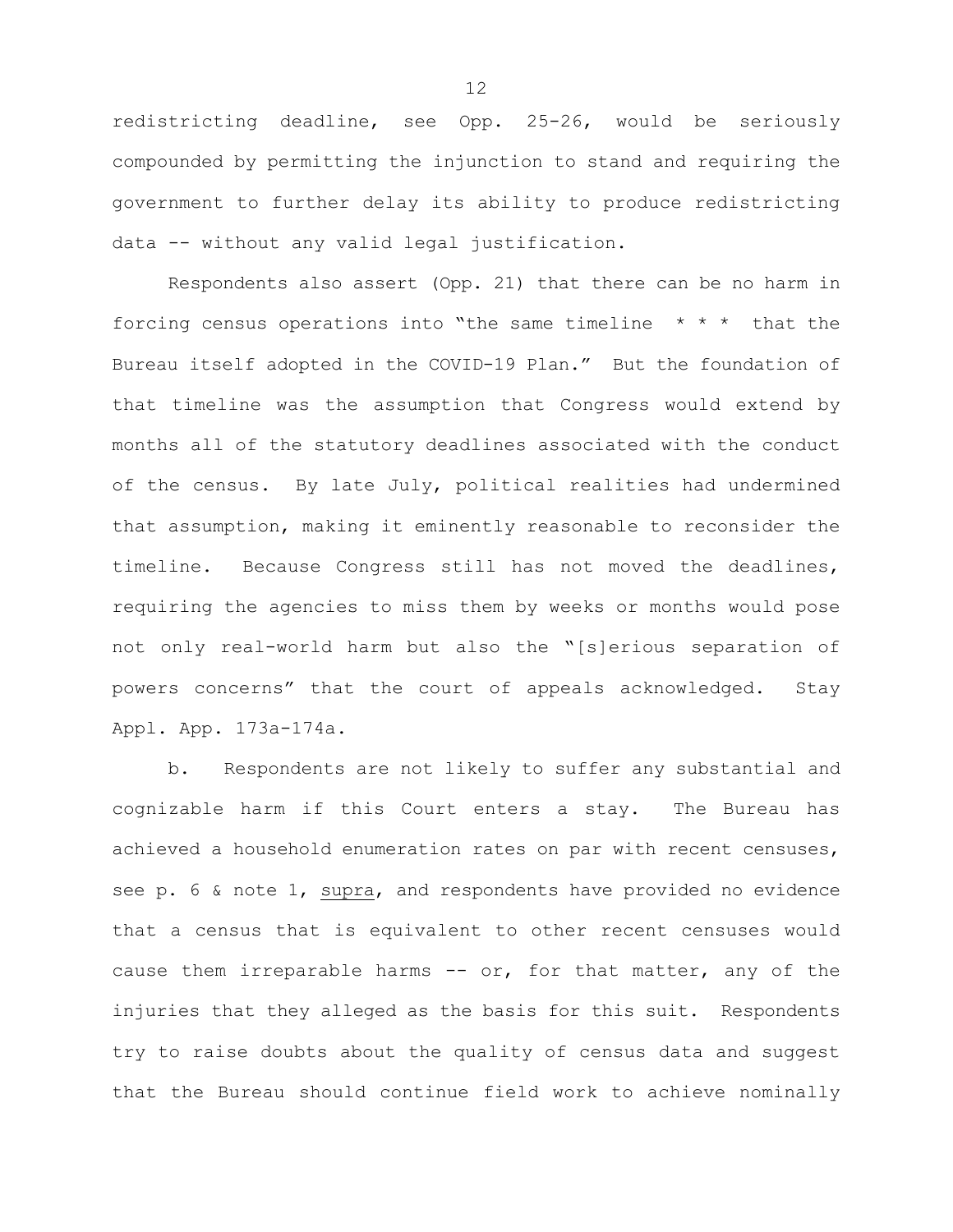higher enumeration rates. Opp. 29-30. But as discussed above, record evidence supports the Bureau's conclusion that data collected in this census is of the same quality as that collected in prior censuses.

Indeed, respondents do not argue that they are likely to suffer apportionment injuries if a stay is entered. And their purported loss-of-funding injuries have no factual basis at this juncture; their reliance on predictions about the Replan Schedule -- predictions that time has disproved -- and a statement from this Court that an undercount of 2% can result in a State's loss of federal funds (Opp. 33) do not amount to a showing of irreparable harm, where the Bureau has achieved an overall household enumeration rate of 99.9% and where the only State that is below 99% opposes the continuation of field data collection.

Finally, even if respondents could demonstrate that they would suffer harm if this Court enters a stay, that would not impose irreparable harm on respondents. If further proceedings were to result in a final judgment in respondents' favor, the Bureau could reopen field operations for a brief period and then redo post processing if necessitated by that judgment. While that would undoubtedly be time-consuming and costly, any costs would fall on the government -- and thus should be of no concern to respondents.

\* \* \* \* \*

It would not only be inequitable, but would impose irreparable public harm, to require the Bureau to continue engaging in field